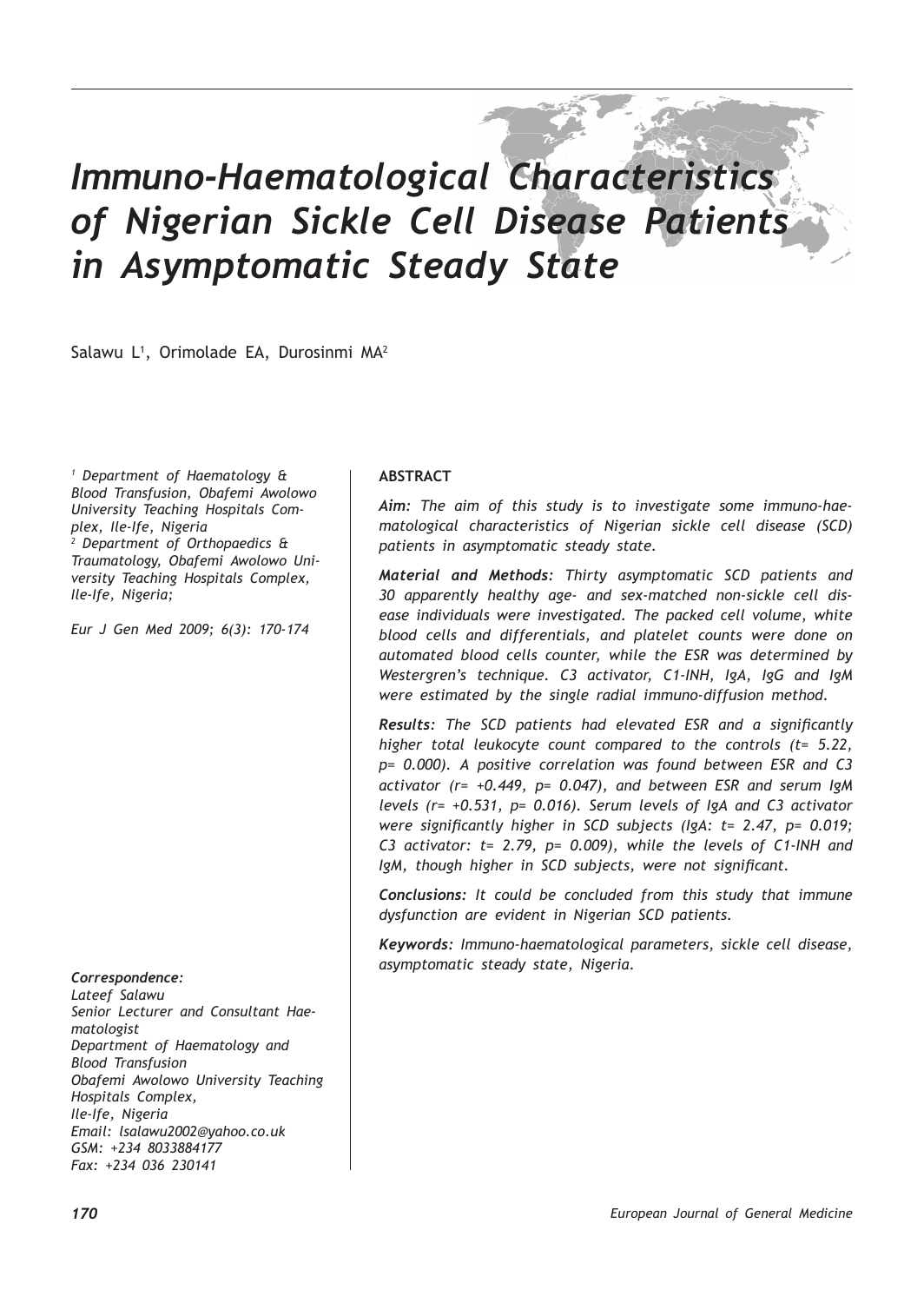#### **INTRODUCTION**

Sickle cell disease (SCD) is an inherited disorder of haemoglobin that results in chronic haemolysis. Affected individuals are prone to frequent and sometimes severe infections. Several factors predisposing SCD individual to infections have been reported, and included abnormalities of opsonins and antibody production, defects in the alternate complement pathway, leukocyte functions, and cell-mediated immunity (1,2). The spleen which is uniquely positioned to bring circulating antigen into close contact with antigen presenting cells of the reticuloendothelial system in the spleen is also lost early in life as a result of fibrosis resulting from recurrent vaso-occlusive crisis leading to defective function of the organ.

Significantly low serum levels of complement components C3 and C4 have been reported in SCD patients by several investigators (3-5) which are responsible for the low opsonization and chemotactic functions and which explains the high susceptibility of these patients to infections. Chudwin et al. (6) in their study found increased alternative pathway activation in sera from patients with SCD, an indication of impaired host defense in them. The increased activation has been attributed to factors such as dense irreversibly sickle cells, membrane spicules, vesicles derived from such cells, or membrane phospholipids (7, 8). Complement component C1 esterase inhibitor (C1- INH) is an inhibitory protein in the classical pathway of complement system through the inhibition of C1r and C1s. This protein (C1-INH) also interact with C3b to inhibit binding of factor B (C3 activator) to C3b to form C3bBb (alternate pathway C3 convertase) in the alternate pathway.

Immunoglobulins are serum proteins that help fight infections and also involved in the activation of the complement system. Several investigators have reported varying serum concentrations for these immunoglobulins in steady state asymptomatic SCD patients. Dieye et al. (4) and Natta and Outschoorn (9) reported high levels of IgA and IgG, but reduced and normal serum IgM levels in their separate studies, respectively. While Adeodu et al (10) reported significantly high serum IgA and IgM; Mohamed et al11 did not find any significant difference in the complement and immunoglobulin levels in their SCD subjects. The objective of this study is to investigate some of the immuno-haematological features of Nigerian SCD patients in asymptomatic steady state.

#### **MATERIAL and METHODS**

#### **Study Population**

Sickle cell disease patients in steady state that presented at the Haematology and Paediatric clinics of the Obafemi Awolowo University Teaching Hospitals Complex (OAUTHC), Ile-Ife, between November, 2003 and March, 2005 were recruited into the study. Apparently healthy age- and sex-matched non-sickle cell disease patients were enrolled as controls. Each patient was assessed clinically to confirm steady state. Some demographic data (age, gender, weight and height) of both the subjects and controls were also documented.

#### **Laboratory Studies**

Blood samples were taken, in appropriate bottles, for blood counts (packed cell volume, white blood cells and differentials, platelets, erythrocyte sedimentation rate), serum immunoglobulins (IgG, IgM, and IgA) and complement proteins (C1 esterase inhibitor and C3 activator). Haematological parameters were estimated within six hours of sample collection while serum immunoglobulins and complement protein samples were stored at temperature of -20oC and estimated in batches.

The packed cell volume, white cells and platelet counts were done on automated counter (ADVIA-60 Bayer Corporation, New York, United States of America) and ESR was determined by Westergren's technique (12). C3 activator, C1-INH, IgA, IgG and IgM were estimated by the single radial immuno-diffusion method of Salimonu et al (13), using monospecific antisera (Dade Behring Marburg GmbH, Marburg, Germany).

#### **Statistical Analysis**

Data are presented as means and standard deviations (means±SD). Student's t-test was used to test the significance of differences between mean values. Spearman's correlation coefficient and multiple regression analysis were computed where necessary. Probability (p) value greater than 0.05 was considered insignificant. SPSS (SPSS inc., release 11.0.1; 15 November 2001) statistical software was used for all statistical analyses.

#### **RESULTS**

#### **Demographic Variables**

A total of sixty subjects were investigated. Their clinico-pathologic characteristics are as documented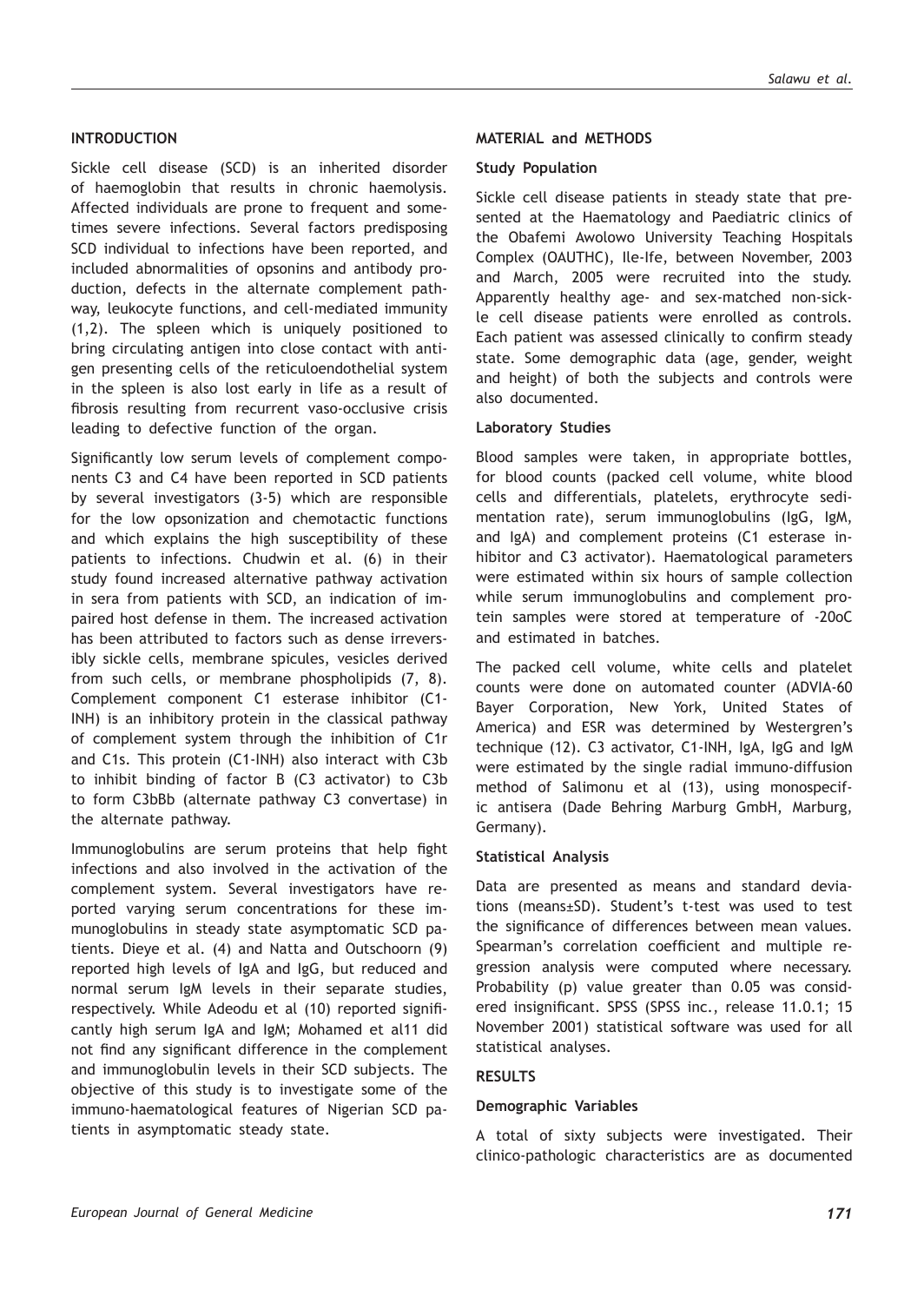| Parameter                | s                 | C                 | t     | р     |
|--------------------------|-------------------|-------------------|-------|-------|
| Age (yr)                 | $15.9 \pm 7.5$    | $13.6 \pm 9.8$    | 1.02  | 0.312 |
| Height (cm)              | $144.7 \pm 25.1$  | $135.7 \pm 36.9$  | 1.10  | 0.274 |
| Weight (kg)              | $38.8 \pm 16.2$   | $39.5 \pm 23.9$   | 0.13  | 0.895 |
| $PCV$ (%)                | $22.2 \pm 4.7$    | $38.5 \pm 5.5$    | 12.34 | 0.000 |
| $ESR$ (mm/hr)            | $36 \pm 34.7$     | $27.9 \pm 22.7$   | 1.19  | 0.239 |
| Platelet $(x10^\circ/L)$ | 197517± 82706     | 208033 ± 38107    | 0.63  | 0.530 |
| WBC $(x10^9/L)$          | $11716 \pm 4594$  | $6543 \pm 2886$   | 5.22  | 0.000 |
| Neut $(x10^9/L)$         | $44.9 \pm 17.4$   | $43.1 \pm 11.4$   | 0.47  | 0.637 |
| $lgG$ (mg/dl)            | $644.6 \pm 171.2$ | $660.6 \pm 169.7$ | 0.27  | 0.790 |
| lgM (mg/dl)              | $93.4 \pm 100.7$  | $71.8 \pm 69.4$   | 0.69  | 0.493 |
| $lgA$ (mg/dl)            | $249 \pm 94.9$    | $179.9 \pm 51.9$  | 2.47  | 0.019 |
| $C1$ INH (mg/dl)         | $27.0 \pm 20.2$   | $25.8 \pm 6.70$   | 0.21  | 0.838 |
| C3 act (mg/dl)           | $17.1 \pm 7.4$    | $10.6 \pm 4.90$   | 2.79  | 0.009 |

*kilogramme, cm= centimeter, yr= year, %= percentage, mm/hr= millimeters in the first hour, mg/dl= milligram per deciliter.*

on Table 1. They are made up of thirty SCD subjects in steady state and 30 age- and sex-matched apparently healthy control subjects. Of the thirty SCD subjects, 12 were males while the rest 18 were females, with a male to female ratio of 1: 1.5. The thirty age- and sex-matched non-SCD disease patients were made up of 14 males and 16 females, with a male to female ratio of approximately 1:1. In all, more females were investigated, with a male to female ratio of approximately 1: 1.03. This is not statistically significant. The mean age of the SCD group was 15.9 ± 7.5 years, while that of the control group was 13.6 ± 9.8 years. There was no significant difference in their mean ages, weights and heights.

## **Laboratory Characteristics**

Expectedly, the haematocrit was significantly lower in SCD subjects (t=  $12.34$ , p=  $0.000$ ) compared to the control subjects, while the white cells count was significantly higher in SCD subjects ( $t= 5.22$ ,  $p= 0.000$ ). However, unexpectedly the mean ESR value in the SCD patients was insignificantly higher compared with the control subjects, while the mean platelet count was slightly lower in the SCD subjects, though this is not significant. Serum levels of IgA and C3 activator were significantly higher in SCD subjects (IgA: t= 2.47, p= 0.019; C3 activator: t= 2.79, p= 0.009). Serum C1 INH and IgM levels though higher in SCD subjects, were not significantly elevated, while serum IgG was slightly higher in the controls.

The ESR and PCV, as expected, showed significant negative correlation in both groups (S: r= -0.364, p= 0.048; C: r= -0.438, p= 0.016). In the SCD patients, a strong positive correlation was found between ESR and C3 activator ( $r= +0.449$ ,  $p= 0.047$ ), and between ESR and serum IgM levels  $(r= +0.531, p= 0.016)$ . In the controls, the ESR showed significant positive correlation with white cells ( $r= +0.433$ ,  $p= 0.017$ ), while a significant negative correlation was also found between the C3 activator and  $IgA$  (r=  $-0.643$ , p= 0.018).

# **DISCUSSION**

Sickle cell disease patients are prone to frequent and sometimes fatal infections as a result of some abnormalities of the immune system, including those of the spleen, complement proteins, immunoglobulins, leukocyte functions and cellular immunity. This study was designed to investigate some aspects of immuno-haematological characteristics of Nigerian SCD patients in steady asymptomatic state. Complement component C3 activator, also known as alternative pathway factor B, is a regulatory protein which combines with unstable C3b to form the more stable C3bBb that is capable of activating more C3 in the alternative pathway. Activation of the alternative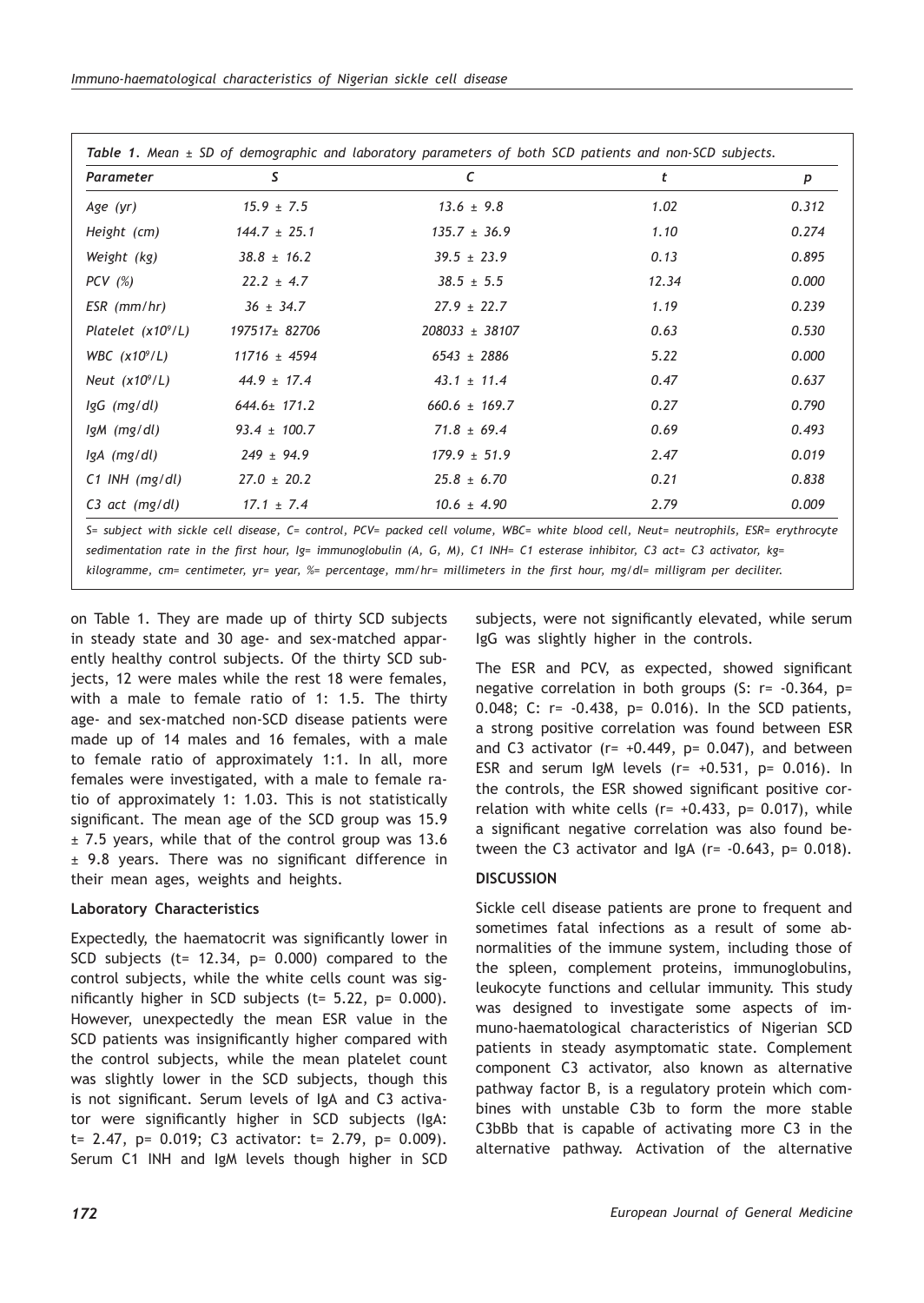pathway of complement is associated with a decrease in the serum level of C3 activator. In this study, significantly high serum levels of C3 activator was found in SCD patients compared to the controls. This is similar to the findings of Donadi et al. (14) in Brazil who reported elevated factor B and C3 complement component in asymptomatic SCD patients and those of Rao (15) that reported elevated C3b and factor P, all indicating a defective alternative pathway of complement activation SCD patients. Complement component C1 esterase inhibitor (C1-INH) is an important regulator of many plasma mediator pathways, including the complement system. Jiang et al. (16) in their study showed that C1-INH inhibits alternative pathway activation by inhibiting the activities of factor B and the cleavage of C3 indirectly through C3b and that the removal of C1-INH restored remarkably the activities of the pathway. Our study showed higher serum C1-INH in the SCD patients compared to the controls, which could also suggest a defective alternative complement pathway in Nigerian SCD patients. Immunoglobulin A (IgA) was found to be significantly higher in our cohort of SCD patients similar to reports by other investigators (5, 10, 14). High levels of IgA are associated with hepatic dysfunction, cholelithiasis, haemolysis and post-splenectomy state, all of which are features not uncommonly seen in SCD patients and which could not be ruled out as a cause of the high IgA seen our in patients.

Erythrocyte sedimentation rate (ESR) is an old and widely used laboratory indicator of inflammation. The rate of red cell sedimentation is dependent on several factors including plasma proteins such as fibrinogen, alpha-2 macroglobulin and immunoglobulins (17). In SCD, because of the abnormal red cell shape, red cell rouleaux formation is less thereby reducing erythrocyte sedimentation. The higher ESR found in our SCD subjects could probably result of anaemia and higher serum proteins including immunoglobulins and complement proteins, which can also influence red cell aggregation and which are found at higher concentrations in them. It is also noteworthy that ESR correlated positively with IgM but not IgG or IgA in this study. Immunoglobulin M is a pentamer with ten potential combining sites, thereby making it a better agglutinator of red cells to enhance sedimentation. In a study of correlates of inflammation in patients with rheumatoid arthritis, Verma et al. (18) similarly found IgM to correlate more with disease activity than IgG or IgA. The significant positive correlations found between ESR and C3 activator is a confirmation of it being classified as a positive acute phase protein (19). In the control subjects, the positive correlation between white cell count and ESR is a further confirmation that leukocytosis is one of the systemic responses to inflammation. It is of interest to note the strong negative correlation between IgA and C3 activator in the control subjects. Aggregated IgA is an activator of the alternative pathway, while the C3 activator is a regulator protein in the same pathway. Decreased values of C3 activator are found when the pathway is activated, and which probably explains the negative relationship between the two proteins.

High platelet count is the usual finding in most patients with SCD in asymptomatic steady state, except in crisis situation such as vaso occlusive crisis (20). The mean platelet count in our SCD patients was lower than the control, though the difference is not significant. Studies have shown that minor episodes of microvascular occlusion do occur in the so called asymptomatic steady state (21) which though insufficient to cause the overt painful crisis, but may consume some platelets. This phenomenon could probably explain the lower platelet count in our SCD patients.

It could be concluded from this study that complement dysfunction and abnormality of immunoglobulins are evident in Nigerian SCD patients and that in the so called asymptomatic steady state; inflammatory processes are ongoing as earlier reported and as shown by increase in some markers of inflammation assessed in these patients.

**Acknowledgements:** We thank our colleague in the department of Haematology for allowing recruiting some of their patients into the study.

#### *REFERENCES*

- *1. Falcao RP, Donadi EA. Infection and immunity in sickle cell disease. AMB Rev Assoc Med Bras 1989; 35: 70-4.*
- *2. Overturf GD. Infection and immunizations of children with sickle cell disease. Adv Pediatr Infect Dis 1999; 14: 191-218.*
- *3. Akanmori BD, Adjei AA, Nyarko AK, Ankra-Badu, G, Gyan B, Yamamoto S. Serum immunoglobulin and complement levels in Ghanaian sickle cell patients in the steady asymptomatic state. East Afr Med J 1991; 68: 378-82.*